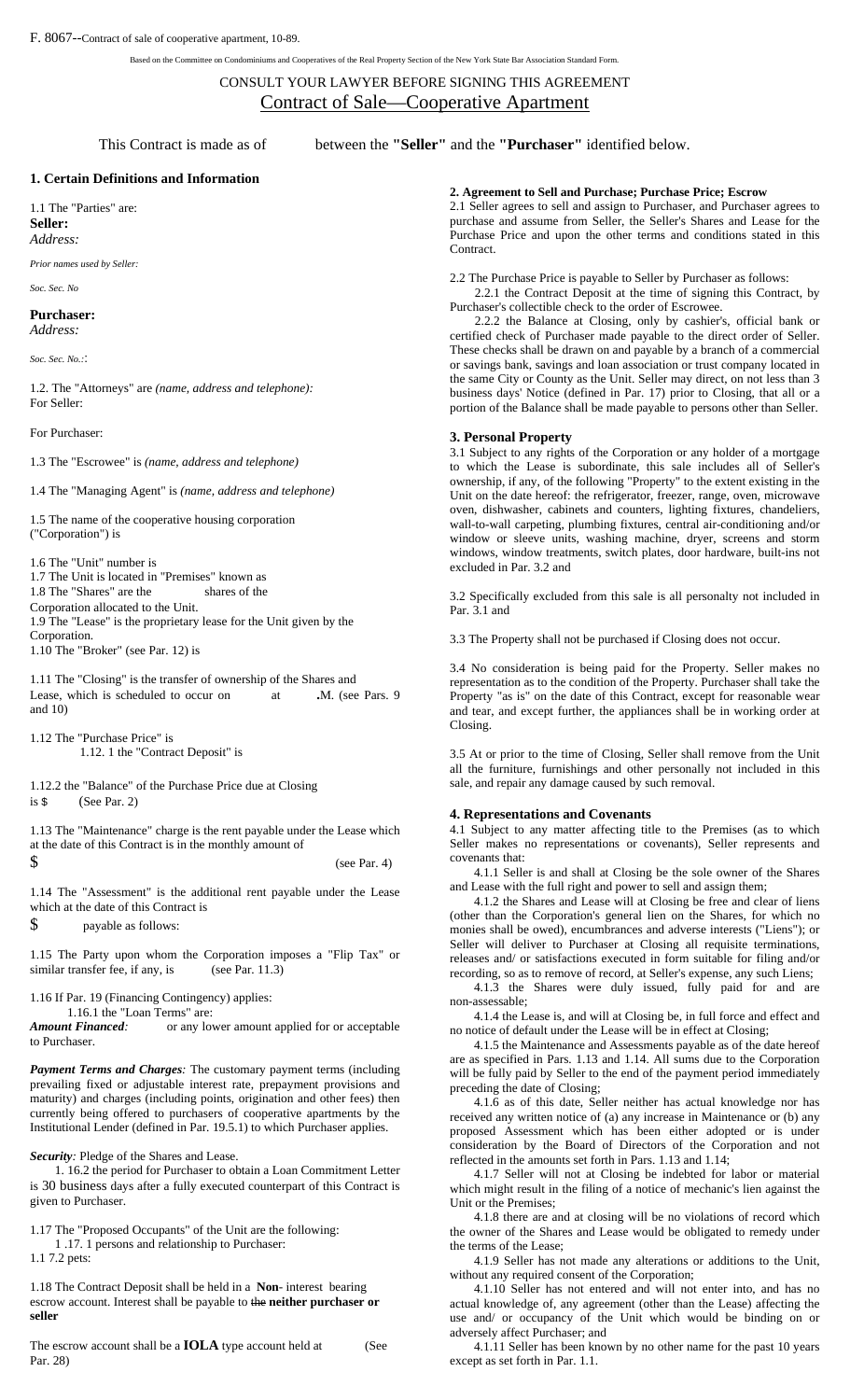4.2 Purchaser represents and covenants that Purchaser is acquiring the Shares and Lease solely for residential occupancy of the Unit by the Proposed Occupants only and will so represent to the Corporation in connection with Purchaser's application to the Corporation for approval of this transaction by the Corporation.

4.3 The representations and covenants contained in Par. 4.1 shall survive Closing, but any action based thereon must be instituted within I year from Closing.

## **5. Corporate Documents**

Purchaser has examined and is satisfied with or has waived the examination of the Lease, and the Corporation's certificate of incorporation, bylaws, house rules, most recent audited financial statement and most recent statement of tax deductions available to the Corporation's shareholders under Internal Revenue Code ("IRC") § 216 (or any successor statute).

## **6. Required Approval and References**

6.1 This sale is subject to the approval of the Corporation.

6.2 Purchaser shall in good faith:

6.2.1 submit to the Corporation or its Managing Agent, within 10 business days after the receipt of a fully executed counterpart of this Contract. an application for approval of this sale on the form required by the Corporation containing such data and together with such documents as the Corporation reasonably requires except for the Loan Commitment Letter (defined in Par. 19.5.2), if applicable, which shall be submitted by Purchaser within 3 business days after it is obtained;

6.2.2 attend (and cause any person who will reside in the Unit to attend) one or more personal interviews, as requested by the Corporation; and

6.2.3 promptly submit to the Corporation such further references, data and documents reasonably requested by the Corporation.

6.3 Either Party, after learning of the approval or denial by the Corporation of the application, shall promptly send Notice to the other Party of the Corporation's decision. If approval or denial has not been issued on or before the date set for Closing, the Closing shall be adjourned for 30 business days for the purpose of obtaining such approval unless otherwise agreed to by the Parties. If the approval of this sale is not obtained by said adjourned date, either Party may cancel this Contract on Notice to the other provided that the Corporation's approval is not issued before Notice of cancellation is given. In the event of a denial other than for Purchaser's bad faith conduct, this contract shall be deemed cancelled. In the event of cancellation pursuant to this Par. 6, the Escrowee shall refund the Contract Deposit to Purchaser. In case of a denial or lack of approval due to Purchaser's bad faith conduct, Purchaser shall be in default and Par. 13.1 shall govern.

### **7. Condition of Unit and Possession**

7.1 Seller makes no representation as to the condition of the Unit. Purchaser has inspected the Unit and shall take the same "as is", on the date of this Contract, reasonable wear and tear excepted.

7.2 Seller shall deliver possession of the Unit at the Closing, vacant, broom-clean and free of all occupants and rights of possession.

#### **8. Risk of Loss**

8.1 While Seller has legal title and is in possession of the Unit, Seller assumes all risk of loss or damage ("Loss") to the Unit and Property from fire or other cause not due to the fault of Purchaser or Purchaser's contractors, agents or servants. In the event of a Loss, Seller shall have the option (but not the obligation) to restore the Unit and Property to as near as reasonably possible to the condition immediately prior to the Loss.

8.2 Within 10 calendar days after the Loss occurs, Seller shall give Notice to Purchaser of the Loss and whether or not Seller elects to restore ("Election Notice").

8.3 If Seller elects to restore, Seller must do so within 60 calendar days after sending the Election Notice or by the Closing, whichever is later ("Restoration Period").

8.4 If the Closing is before such 60 calendar day period expires, then the Closing shall be adjourned to a date and time fixed by Seller on not less than 10 calendar days' prior Notice to Purchaser, but in no event shall the Closing be adjourned for more than 70 calendar days after giving of the Election Notice.

8.5 If Seller elects not to restore or fails, in a timely manner, to send the Election Notice or, having sent the Notice, Seller fails to complete the restoration within the Restoration Period, then Purchaser's sole remedy is either to:

8.5.1 cancel this Contract in accordance with Par. 16 and recover all sums theretofore paid on account of the Purchase Price; or

8.5.2 complete the purchase in accordance with this Contract, without reduction in the Purchase Price or claim against Seller, but with the right to receive any "Net Insurance Proceeds" as defined in Par. 8.6 together with an assignment to Purchaser, without recourse to Seller, of any uncollected proceeds, which assignment shall be delivered by Seller at Closing.

8.6 "Net Insurance Proceeds" are proceeds of Seller's insurance covering the Loss which is attributable to the Unit and Property after deducting legal and other collection expenses incurred by Seller and any sums paid or incurred by Seller for restoration.

8.7 If Purchaser fails to exercise one of Purchaser's options pursuant to Par. 8.5 by Notice to Seller within 7 business days after Seller gives the Election Notice or within 7 business days after the Restoration Period expires (in the event Seller fails to complete the restoration within the Restoration Period), then Purchaser will be deemed to have conclusively elected the option to complete the purchase pursuant to Par. 8.5.2. 8.8 If Purchaser is given possession of the Unit prior to Closing:

8.8.1 Purchaser assumes all risk of Loss to the Unit and Property prior to Closing from fire or other cause not the fault of Seller or Seller's contractors, agents, employees or servants; and

8.8.2 Purchaser shall be obligated to complete the purchase in accordance with this Contract, without reduction in the Purchase Price or claim against Seller and without delay.

8.9 Notwithstanding anything to the contrary in Par. 8.1, Purchaser shall have the right to cancel this Contract in accordance with Par. 16 if, prior to Closing and while Seller is in possession, through no fault of Purchaser or Purchaser's contractors, agents, employees and servants, either:

8.9.1 a Loss occurs to the Unit which would cost more than 10%

of the Purchase Price to restore; or

8.9.2 more than 10% of the units in the Premises are damaged and rendered uninhabitable by fire or other cause, regardless of whether the Unit is damaged.

8.10 Purchaser shall be deemed to have waived Purchaser's right to cancel under Par. 8.9 if Purchaser fails to elect to cancel by Notice to Seller given within 7 business days after Seller gives Notice to Purchaser of the event which gives rise to Purchaser's right to cancel. In the event Purchaser waives or is deemed to have waived this right to cancel, the provisions of Par. 8.5.2 shall apply.

#### **9. Closing Location**

The Closing shall be held at the location designated by the Corporation, or (if none is designated), at the office of Seller's attorney.

# **10. Closing**

10.1 At Closing, Seller shall deliver:

10.1.1 Seller's certificate for the Shares duly endorsed for transfer to Purchaser or accompanied by a separate duly executed stock power to Purchaser, and in either case, with any guarantee of Seller's signature required by the Corporation;

10.1.2 Seller's counterpart original of the Lease and a duly executed assignment thereof to Purchaser in the form required by the Corporation;

10.1.3 a written statement by an officer of the Corporation or its authorized agent consenting to the transfer of the Shares and Lease to Purchaser and setting forth the amounts and payment status of the Maintenance and any Assessments;

10.1.4 executed FIRPTA document(s) (defined in Par. 26);

10.1.5 keys to the Unit, building entrances, garage, mailbox and any locks in the Unit;

10.1.6 if requested, an assignment to Purchaser of Seller's interest in the Property;

10.1.7 Net Insurance Proceeds and/or assignment of any uncollected Net Insurance Proceeds, if applicable; and

10.1.8 instruments or other documents required under Par. 4.1.2, if any.

10.2 At Closing, Purchaser shall:

10.2.1 pay the Balance in accordance with Par. 2.2.2;

10.2.2 execute and deliver to Seller and the Corporation an agreement assuming the Lease, in the form required by the Corporation; and

10.2.3 if requested by the Corporation, execute and deliver counterparts of a new lease substantially the same as the Lease, for the balance of the Lease term, in which case the Lease shall be cancelled and surrendered to the Corporation together with Seller's assignment thereof to Purchaser.

10.3 At Closing, the Parties shall provide the information necessary for Internal Revenue Service ("IRS") Form 1099-S or other similar form required.

10.4 At Closing, Seller shall provide, and the Parties shall execute, all documents necessary to comply with any applicable transfer and/or gains tax filings.

## **11. Closing Fees, Taxes and Apportionments**

11.1 At Closing, Seller shall pay, if applicable:

11. 1.1 the processing fee(s) of the Corporation, its attorneys, and/or agents, except as set forth in Par. 11.2.3;

11.1.2 the cost of stock transfer stamps;

11.1.3 the transfer tax and transfer gains tax.

11.2 At Closing, Purchaser shall pay:

11.2.1 the sales taxes, if any, on this sale, other than the transfer stamps as provided for in Par. 11.1.2;

11.2.2 the cost of any title search; and

11.2.3 any fee to the Corporation or its agents and/ or attorneys relating to Purchaser's financing.

11.3 At Closing, the Flip Tax, if any, shall be paid by the Party specified in Par. 1.15.

11.4 At Closing, the Parties shall apportion as of 11:59 P.M. of the day preceding the Closing, the Maintenance and any other periodic charges due the Corporation (other than Assessments).

11.5 Assessments, whether payable in a lump sum or installments, shall not be apportioned, but shall be paid by the Party who is the owner of the Shares on the date specified by the Corporation for payment. Purchaser shall pay any installments payable after Closing provided Seller had the right to and elected to pay the Assessment in installments.

11.6 Each party covenants to the other that it will timely pay any taxes for which it is primarily liable pursuant to law. This Par. 11.6 shall survive Closing.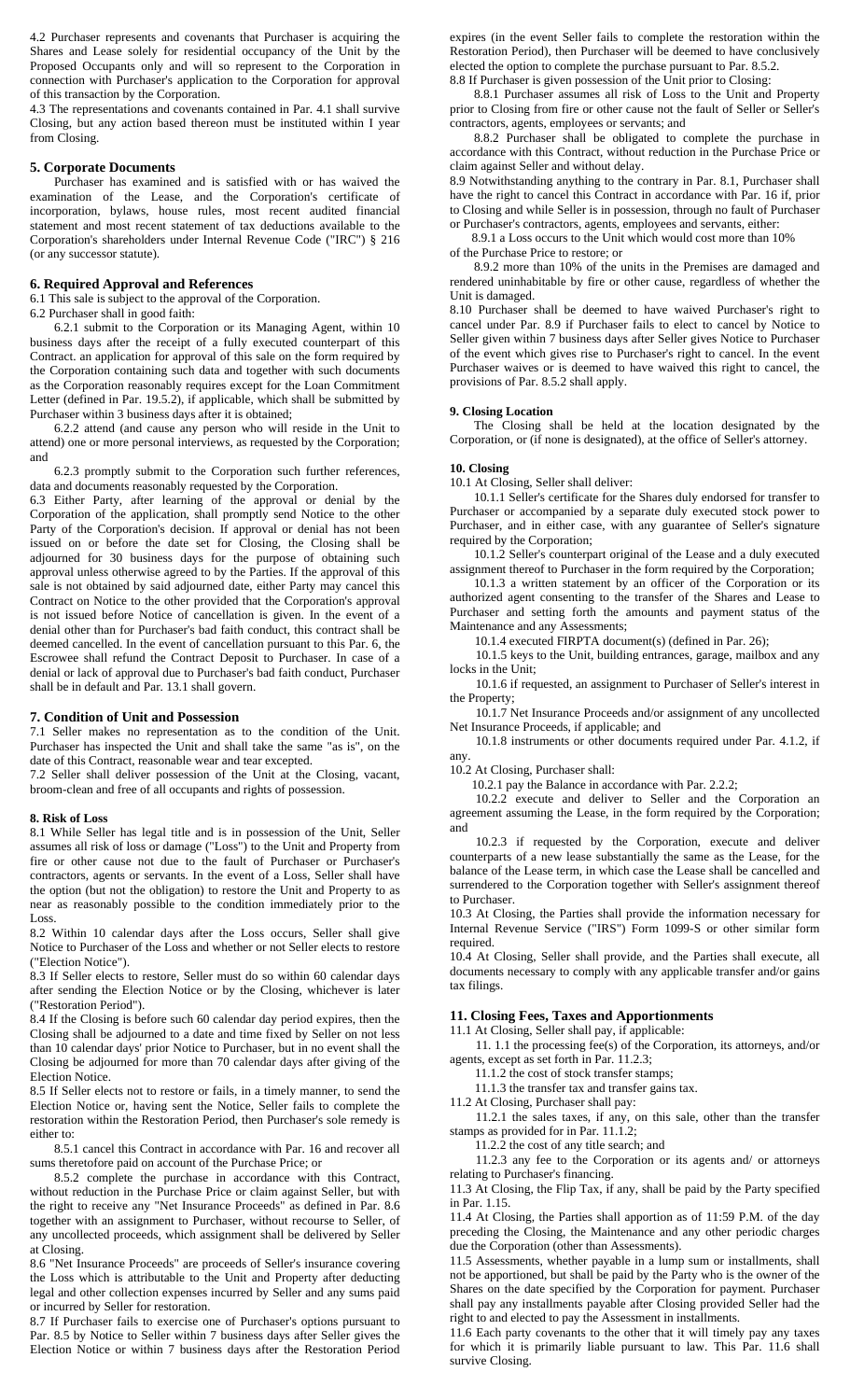## **12. Broker**

12.1 Each Party represents to the other that such Party has not dealt with any other person acting as a broker, whether licensed or unlicensed, in connection with this transaction other than the Broker named in Par. 1.10. 12.2 Seller shall pay the Broker's commission pursuant to a separate agreement. The Broker shall not be deemed to be a third-party beneficiary of this provision.

12.3 This Par. 12 shall survive the Closing.

### **13. Defaults, Remedies and Indemnities**

13.1 In the event of a default or misrepresentation by Purchaser, Seller's sole remedy shall be to terminate this Contract and retain the Contract Deposit as liquidated damages, except there shall be no limitation on Seller's remedies for a breach of Par. 12.1. In case of Purchaser's misrepresentation or default, Seller's damages would be impossible to ascertain and the Contract Deposit constitutes a fair and reasonable amount of compensation.

13.2 In the event of a default or misrepresentation by Seller, Purchaser shall have such remedies as Purchaser is entitled to at law or in equity, including specific performance, because the Unit and possession thereof cannot be duplicated.

13.3 Each Party indemnifies and holds harmless the other against and from any claim, judgment, loss, liability, cost or expense resulting from the indemnitor's breach of any of the representations or covenants stated to survive Closing. This indemnity includes, without limitation, reasonable attorneys' fees and disbursements, court costs and litigation expenses. This Par. 13.3 shall survive the Closing.

13.4 Purchaser indemnifies and holds harmless Seller against and from any claim, judgment, loss, cost or expense resulting from the Lease obligations assumed by Purchaser. This indemnity includes, without limitation, reasonable attorneys' fees and disbursements, court costs and litigation expenses. This indemnity does not include or excuse a breach of any representation or covenant by Seller in Par. 4.1. This Par. 13.4 shall survive the Closing.

13.5 In the event any instrument for the payment of the Contract Deposit fails of collection, Seller shall have the right to sue on the uncollected instrument. In addition, such failure of collection shall be a default under this Contract, provided Seller gives Purchaser Notice of such failure of collection and, within 3 business days after Notice is given, Escrowee does not receive from Purchaser an unendorsed certified check, bank check or immediately available funds in the amount of the uncollected funds. Failure to cure such default shall entitle Seller to the remedy in Par. 13.1 and to retain all sums as may be collected and/or recovered.

## **14. Entire Agreement; Modification**

14.1 All prior oral or written representations, understandings and agreements had between the Parties with respect to the subject matter of this Contract, and with the Escrowee as to Par. 28, are merged in this Contract, which alone fully and completely expresses their agreement.

14.2 A provision of this Contract may be changed or waived only in writing signed by the Party (or Escrowee) to be charged.

14.3 The Attorneys may extend in writing any of the time limitations stated in this Contract.

### **15. No Assignment by Purchaser**

15.1 Purchaser may not assign this Contract or any of Purchaser's rights hereunder and any purported assignment shall be null and void.

15.2 This Contract shall bind and inure to the benefit of the Parties hereto and their respective heirs, personal and legal representatives and successors in interest.

## **16. Cancellation for Other than Default or Misrepresentation**

If Seller shall be unable to transfer the Lease and the Shares in accordance with this Contract for any reason not due to Seller's willful acts or omissions, then the sole obligation of Seller shall be to refund to Purchaser the Contract Deposit and reimburse Purchaser for the actual costs incurred for Purchaser's title or abstract search. Upon making such refund, this Contract shall be cancelled and neither Party shall have any further claim against the other hereunder.

## **17. Notices**

17.1 Any notice or demand ("Notice") shall be in writing and either delivered by hand or overnight delivery or sent by certified or registered mail to the Party and simultaneously, in like manner, to such Party's Attorney, if any, and to Escrowee at the addresses set forth in Par. 1, or to such other address as shall hereafter be designated by Notice given pursuant to this Par. 17.

17.2 Each Notice shall be deemed given on the same day if delivered by hand or on the following business day if sent by overnight delivery, or the second business day following the date of mailing.

17.3 The Attorneys are authorized to give any Notice specified in this Contract on behalf of their respective clients.

17.4 Failure to accept a Notice does not invalidate the Notice.

#### **18. Margin Headings**

The margin headings do not constitute part of the text of this Contract.

### **19. Financing Contingency** *(delete if inapplicable)*

19.1 Purchaser may cancel this Contract and recover the Contract Deposit by following the procedure in Par. 19.4 if after complying with

Purchaser's "Financing Obligations" in Par. 19.2 below and Purchaser's other obligations under this Contract:

19.1.1 Purchaser fails through no fault of Purchaser to obtain from an "Institutional Lender" (defined in Par. 19.5.1) a "Loan Commitment Letter" (defined in Par. 19.5.2) for financing on the Loan Terms and within the time period stated in Par. 1.16 (the "Loan"); or

19.1.2 the Institutional Lender and the Corporation cannot agree on the terms of an agreement for the protection of the Institutional Lender (commonly called a recognition agreement), if required by the Institutional Lender.

19.2 Purchaser's right to cancel under Par. 19.1 and recover the Contract Deposit is conditioned upon Purchaser's diligent compliance with all of the following "Financing Obligations":

 19.2.1 Purchaser must apply in good faith for the Loan from an Institutional Lender within 7 business days after a fully executed counterpart of this Contract is given to Purchaser:

19.2.2 the Loan application must contain truthful, accurate and complete information as required by the Institutional Lender; and

19.2.3 Purchaser must comply with all requirements of the Institutional Lender to obtain the Loan Commitment Letter and to close the Loan.

19.3 Purchaser may also cancel this Contract and recover the Contract Deposit in accordance with the procedure in Par. 19.4 if:

19.3.1 the Closing is adjourned by Seller or the Corporation for more than 30 business days from the date set for Closing in Par. 1.1 1; and

19.3.2 the Loan Commitment Letter expires on a date more than 30 business days after the date set for Closing in Par. 1.11 and before the new date set for Closing pursuant to Par. 19.3.1; and

19.3.3 Purchaser is unable in good faith to obtain from the Institutional Lender an extension or a new Loan Commitment Letter for the Amount Financed stated in Par. 1.16 or the same principal amount stated in the expired Loan Commitment Letter, whichever is lower, without paying any additional fees to the Institutional Lender (unless Seller, within 5 business days after receipt of Notice of such fees, gives Notice that Seller will pay such fees and pays them when due). All other substantive Loan terms may be materially no less favorable than in the expired Loan Commitment Letter.

19.4 In order to cancel pursuant to Par. 19.1 or 19.3, Purchaser shall give Notice of cancellation to Seller within 7 business days after the right to cancel arises. **Purchaser's failure to timely give such Notice of cancellation will be deemed a conclusive waiver of such right to cancel.** In case of cancellation pursuant to Par. 19.1, a copy of any loan refusal letter or non-complying Loan Commitment Letter (as the case may be) issued by the Institutional Lender shall accompany the Notice of cancellation, if available, or if not then available, shall be provided promptly after receipt. In case of cancellation pursuant to Par. 19.3, a copy of all written communications between the Institutional Lender and Purchaser concerning the extension or new loan commitment shall accompany the Notice of cancellation (or a copy of any letter refusing to extend the loan commitment or make a new loan commitment received by Purchaser after sending the cancellation Notice shall be sent to Seller promptly after receipt). Purchaser's obligation under this Par. 19.4 shall survive the cancellation of this Contract.

19.5 The definitions for certain terms used in this Par. 19 are:

19.5.1 an "Institutional Lender" is any bank, savings bank, savings and loan association, trust company, credit union of which Purchaser is a member, insurance company or governmental entity which is duly authorized to issue a loan secured by the Shares and Lease in the state where the Unit is located and is then currently extending similarly secured loan commitments; and

19.5.2 a "Loan Commitment Letter" is a written offer to make the Loan with or without recourse, and whether or not conditional upon any factor other than an appraisal satisfactory to the Institutional Lender. An offer to make the Loan which is conditional on obtaining a satisfactory appraisal shall only become a Loan Commitment Letter upon such condition being met.

### **20. Singular/Plural and Joint/Several**

The use of the singular shall be deemed to include the plural, and vice versa, whenever the context so requires. If more than one entity is selling or purchasing the Unit, their obligations shall be joint and several.

#### **21. No Survival**

No representation and/or covenant contained herein shall survive Closing except as expressly provided. Computational errors shall survive and be corrected after Closing.

#### **22. Inspections**

Purchaser shall have the right to inspect the Unit at reasonable times upon reasonable request to Seller, and within 48 hours prior to Closing.

#### **23. Governing Law**

This Contract shall be governed by the laws of the State of New York. Any action or proceeding arising out of this Contract shall be